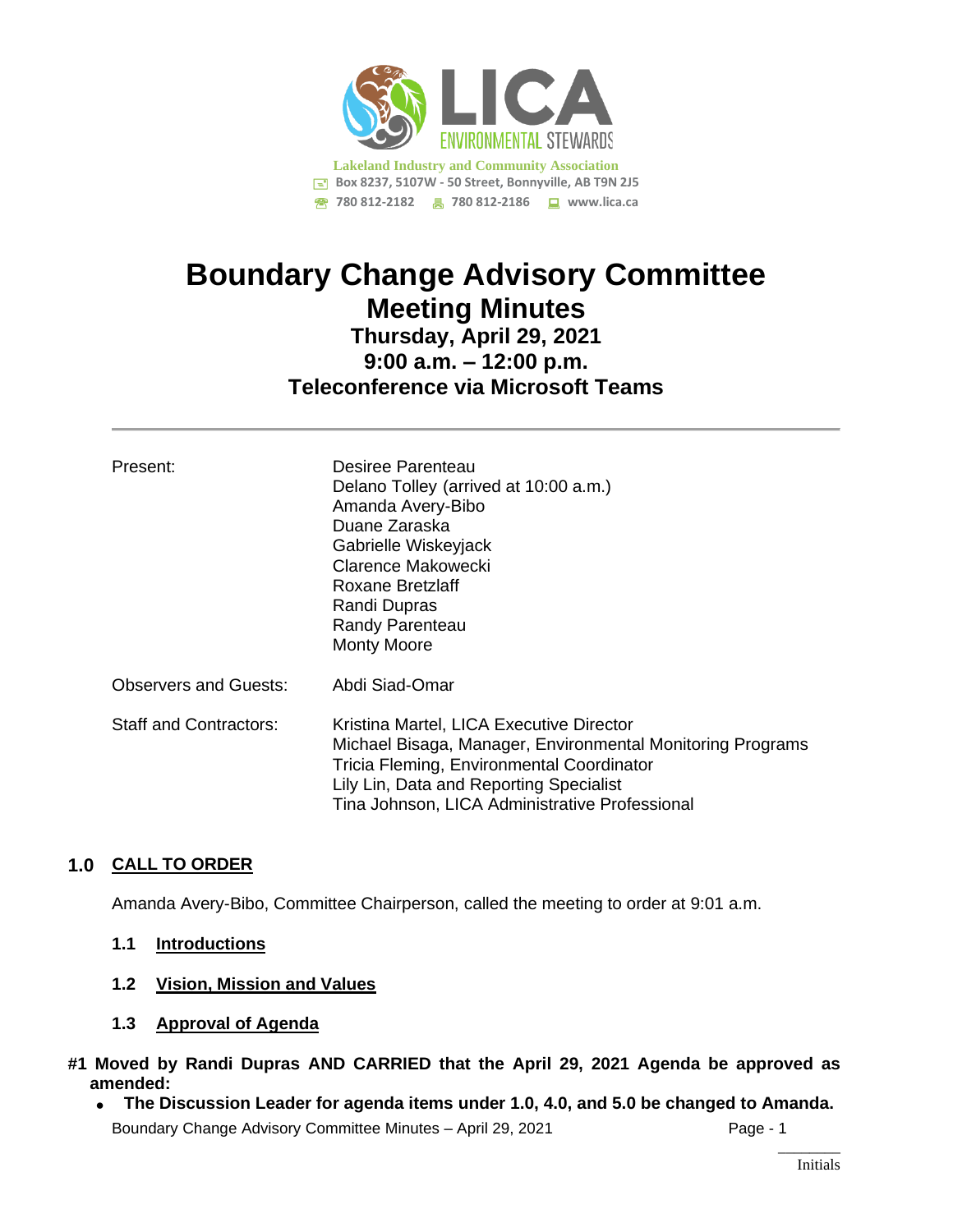# **2.0. INTRODUCTIONS & POLICY REVIEW**

## **2.1 BCAC Terms of Reference**

The Committee reviewed the [Boundary Change Advisory](https://lica2.sharepoint.com/sites/Office/Shared%20Documents/Committees/Boundary%20Change%20Advisory%20Committee/Minutes/Minutes/April%2029,%202021/Documents/2.1%20LICA%20Boundary%20Change%20Advisory%20Committee%20Terms%20of%20Reference%20-%20January%2021,%202021.pdf) Committee (BCAC) Terms of [Reference document.](https://lica2.sharepoint.com/sites/Office/Shared%20Documents/Committees/Boundary%20Change%20Advisory%20Committee/Minutes/Minutes/April%2029,%202021/Documents/2.1%20LICA%20Boundary%20Change%20Advisory%20Committee%20Terms%20of%20Reference%20-%20January%2021,%202021.pdf)

**#2 Moved by Monty Moore AND CARRIED that the BCAC Terms of Reference be accepted as presented***.*

#### **2.2 Policy Review**

#### **2.2.1 Policy 1.5 Decision-Making Process**

The BCAC reviewed Policy 1.5 *Decision Making Process*.

#### **2.2.2 Policy 1.14 Confidentiality**

The BCAC reviewed Policy 1.14 Confidentiality. Committee members not already sitting on the LICA Board or other LICA Committee are requested to sign the Oath of Confidentiality and submit to [lica2@lica.ca](mailto:lica2@lica.ca) or [executivedirector@lica.ca.](mailto:executivedirector@lica.ca)

#### **2.2.3 Policy 1.13 Volunteer Hours & Sign-In Sheet**

The BCAC reviewed Policy 1.13 *Volunteer Hours & Sign-In Sheet.*

#### **2.2.4 Policy 2.8 Board and Committee Expenses and Remuneration**

The BCAC reviewed Policy 2.8 *Board and Committee Expenses and Remuneration.*

#### **2.2.4.1 Expense Claim Form**

The BCAC reviewed the LICA Expense Claim Form. The Executive Director will complete and send this form to appropriate committee members for their sign-off at the conclusion of the meeting.

#### **2.2.4.2 Direct Deposit Option**

The BCAC was given the option to complete the Direct Deposit form noting that a VOID cheque will be required to accompany the form.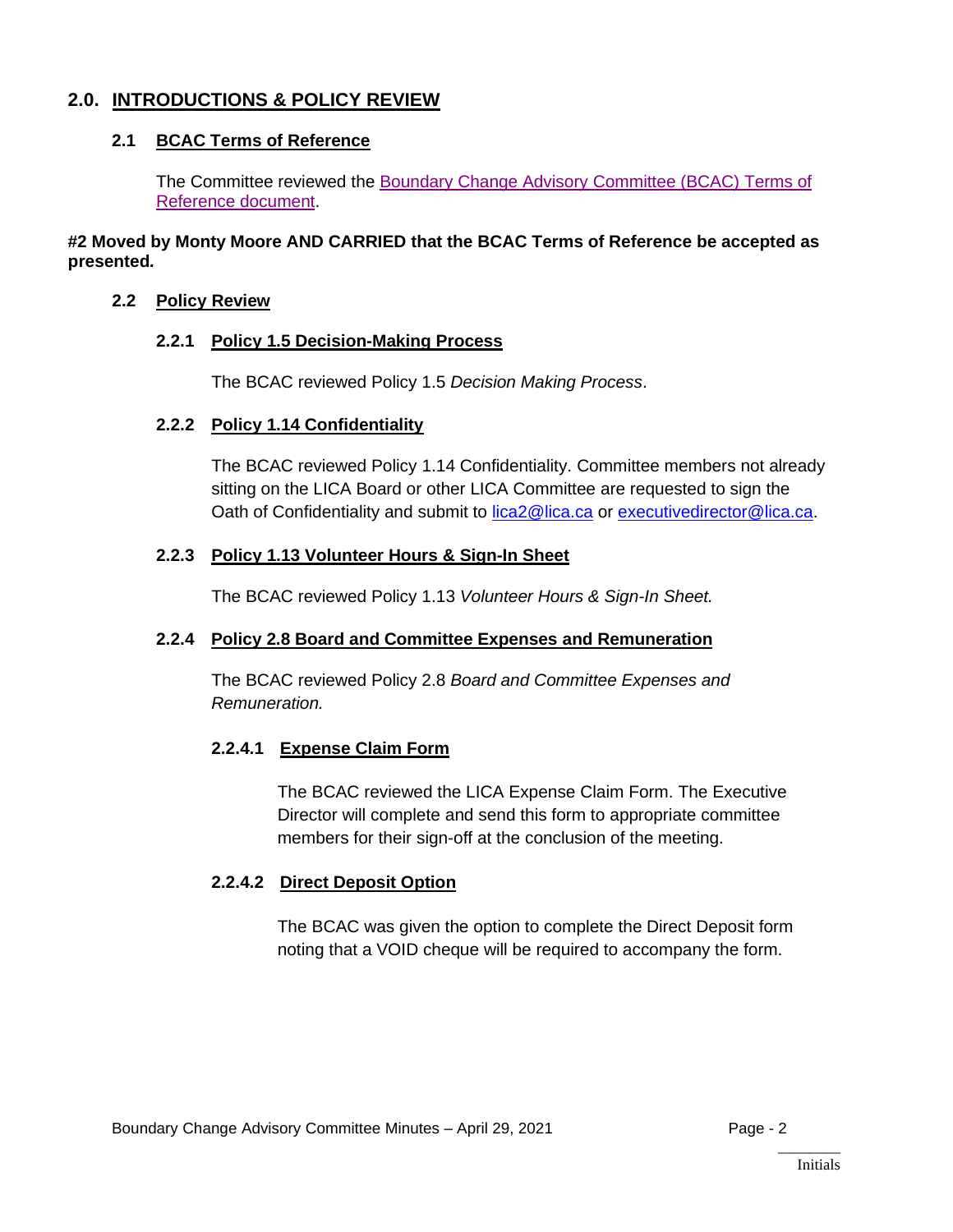### **2.2.5 Committee Member Sign-On**

The BCAC reviewed the Committee Member Sign-On form. All committee members not already sitting on the LICA Board or other LICA Committee are requested to complete the contact information and submit to [lica2@lica.ca](mailto:lica2@lica.ca) or [executivedirector@lica.ca.](mailto:executivedirector@lica.ca) Members eligible for stipends must also provide their SIN, date of birth, and CPP status.

### **3.0 NEW BUSINESS**

## **3.1 Organizational Overview**

#### **3.1.1 LICA's Formation and Boundary History**

Oil and gas development in the 1990's and 2000's was growing exponentially in the Lakeland region. Along with this growth, came concerns by stakeholders leading to hearings on several in-situ and cold flow developments. LICA was formed as a synergy group allowing industry and stakeholders a forum for communication outside the court system.

The following historical timeline was presented to reflect the transformation of the LICA Boundary since the organization's inception:

- December 2000 LICA was incorporated under the Alberta Societies Act. The boundary at that time is what you see now as the air monitoring zone.
- 2004 & 2005 LICA established their Passive Air Monitoring Network and Continuous Air Monitoring Network, respectively. In response to these networks, the air monitoring zone boundary was created mirroring the LICA boundary.
- 2006 LICA became a Watershed Planning Advisory Council (WPAC) for the Beaver River watershed, adopting the Beaver River watershed boundary.
- 2007 LICA extended their boundary further to include the entire MD of Bonnyville and County of St. Paul. (This expansion did not include the air monitoring zone, thus creating a third boundary line.)
- In 2012, LICA extended their boundary to include the WPAC boundary in efforts to encompass all things LICA. This brings us to the current LICA boundary you see today.

#### **3.1.2 Current Resources**

The Executive Director noted that LICA currently employs 6 staff and 3 contractors to oversee the operations of LICA's three integral components: Environmental Monitoring (Airshed), Environmental Management (WPAC), and Education and Outreach.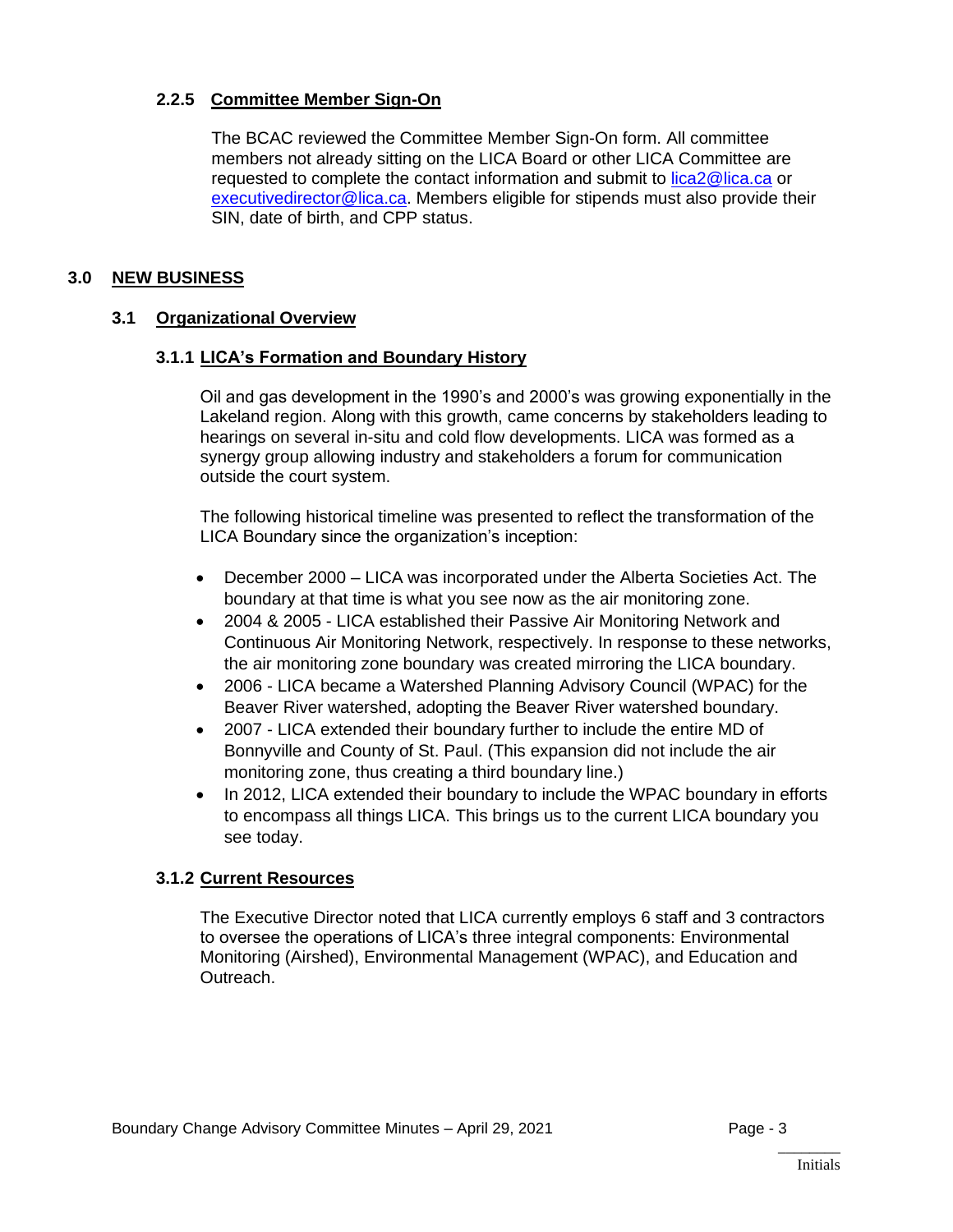#### **3.1.3 Committee Involvement**

In September 2020, the LICA Board of Directors accepted the recommendation to extend the Air Monitoring zone boundary to match the existing LICA boundary. This change will be reflected in the LICA Bylaws once approved at the AGM in October. Seeing that LICA's bylaws will undergo changes this year, the Board agreed to continue the discussion of other potential expansion opportunities. LICA currently has two paying municipal members, the County of Lac La Biche, and the County of Vermilion River, who wish to see more of LICA's presence but are not entirely within our boundary. It was realized during Board discussions that expanding our boundaries further required a committee to review viable options.

It was also noted that the Beaver River watershed is set by the Provincial Government, based on hydrology, and will not be part of the LICA boundary expansion discussions.

## **3.2 Expansion Opportunity Statement**

#### **3.2.1 [Beaver River Watershed Boundary Inclusion](https://lica2.sharepoint.com/sites/Office/Shared%20Documents/Committees/Boundary%20Change%20Advisory%20Committee/Minutes/Minutes/April%2029,%202021/Documents/3.2.1%20Beaver%20River%20Watershed%20Boundary%20Inclusion.pdf)**

The Environmental Coordinator noted that there are three areas of the Beaver River watershed shown on the Alberta Government's map that are not included within the LICA WPAC boundary. Upon further investigation, it was determined that the two areas indicated north of our watershed are not part of the Beaver River watershed, rather they belong to a watershed located in Saskatchewan. The Environmental Coordinator will make a recommendation to Alberta Environment and Parks (AEP) to update these two sections to accurately define the boundaries of the Beaver River watershed.

The Environmental Coordinator also indicated that the location indicated south of the Beaver River watershed does in fact belong to the watershed and should be reflected within the LICA WPAC boundary. She will approach AEP to ensure this assessment is correct prior to including this location within LICA's WPAC boundary.

#### **#3 Moved by Duane Zaraska AND CARRIED that the entire Alberta portion of the Beaver River Watershed be included within the LICA WPAC boundary.**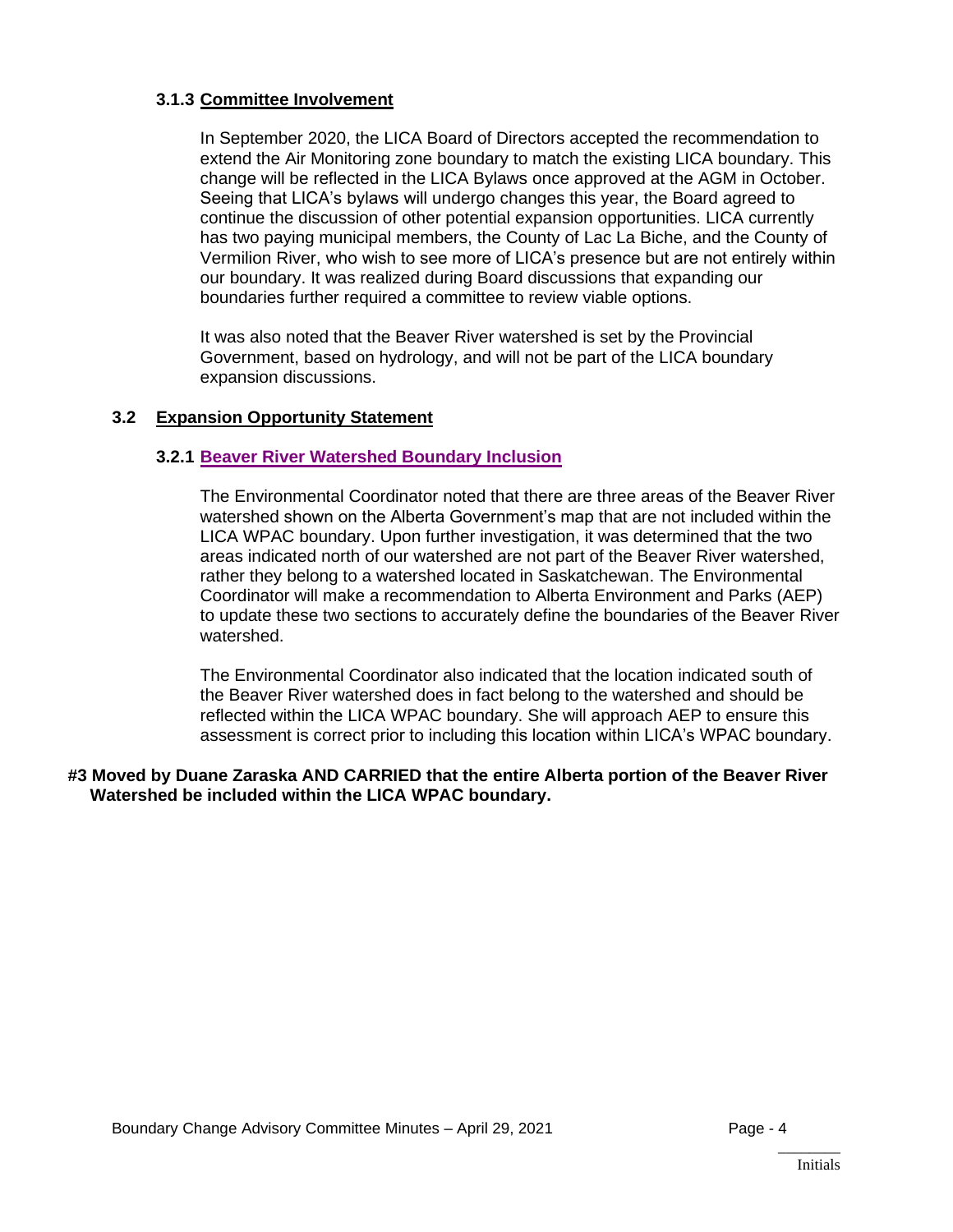## **3.2.2 LICA Air Monitoring Zone and Synergy Boundary**

The Manager of Environmental Monitoring presented a [set of maps,](https://lica2.sharepoint.com/sites/Office/Shared%20Documents/Committees/Boundary%20Change%20Advisory%20Committee/Minutes/Minutes/April%2029,%202021/Documents/BCAC%20Maps%20Presentation%20-%20April%2029,%202021%20Meeting.pdf) indicating examples of expansion that are outside of and within LICA's resources. He provided [two scenarios](https://lica2.sharepoint.com/sites/Office/Shared%20Documents/Committees/Boundary%20Change%20Advisory%20Committee/Minutes/Minutes/April%2029,%202021/Documents/3.2.2%20LICA%20Air%20Monitoring%20Zone%20and%20Synergy%20Boundary.pdf) as a primer to facilitate the expansion discussion.

Some key takeaways of these two scenarios include:

- LICA's intent of expanding the Air Monitoring Zone was not to expand our area of coverage, but to have the boundary reflect our current area of operations. Adjustments to LICA's resources will not be required should the LICA boundary extend to either scenario presented.
- In May 2021, the PAMS will be relocated to the community of Lac La Biche, which is represented in the map sets as the Urban Centre.
- Both scenarios' do not overlap any airshed boundaries.
- The Athabasca Watershed Council was contacted regarding the possibility of boundary overlap, to which they had no concerns, as this would not impact watershed related activities. LICA already shares boundary with the North Saskatchewan Watershed Alliance and the existing relationship has proven positive towards collaboration within our respective areas.
- Lac La Biche lake was not included in the scenarios as it is part of Ward 6 which overlaps the Wood Buffalo Environmental Association (WBEA).
- Low industrial development in the Lac La Biche area has negated a need for a stronger air monitoring presence.

The Executive Director noted that any recommendation that comes from the BCAC will be presented to the Alberta Airsheds Council (as per their policy) and the LICA Industry Steering Committee for review prior to Board approval.

The Industry committee members would like a more detailed map of Wards 1-5 and 7 showing the well density, sand and gravel pits, forestry activity, and other nonoilfield industry related activity in efforts to engage these developers and be transparent about what LICA is trying to achieve.

## **4.0 UPCOMING MEETING DATES**

#### **4.1 Board Meeting – May 20, 2021**

#### **4.2 Next Meeting – TBD**

The next BCAC meeting will be scheduled in mid-May due to the quick turn-around time for this committee's decisions. A Doodle Poll will be sent out with potential meeting dates.